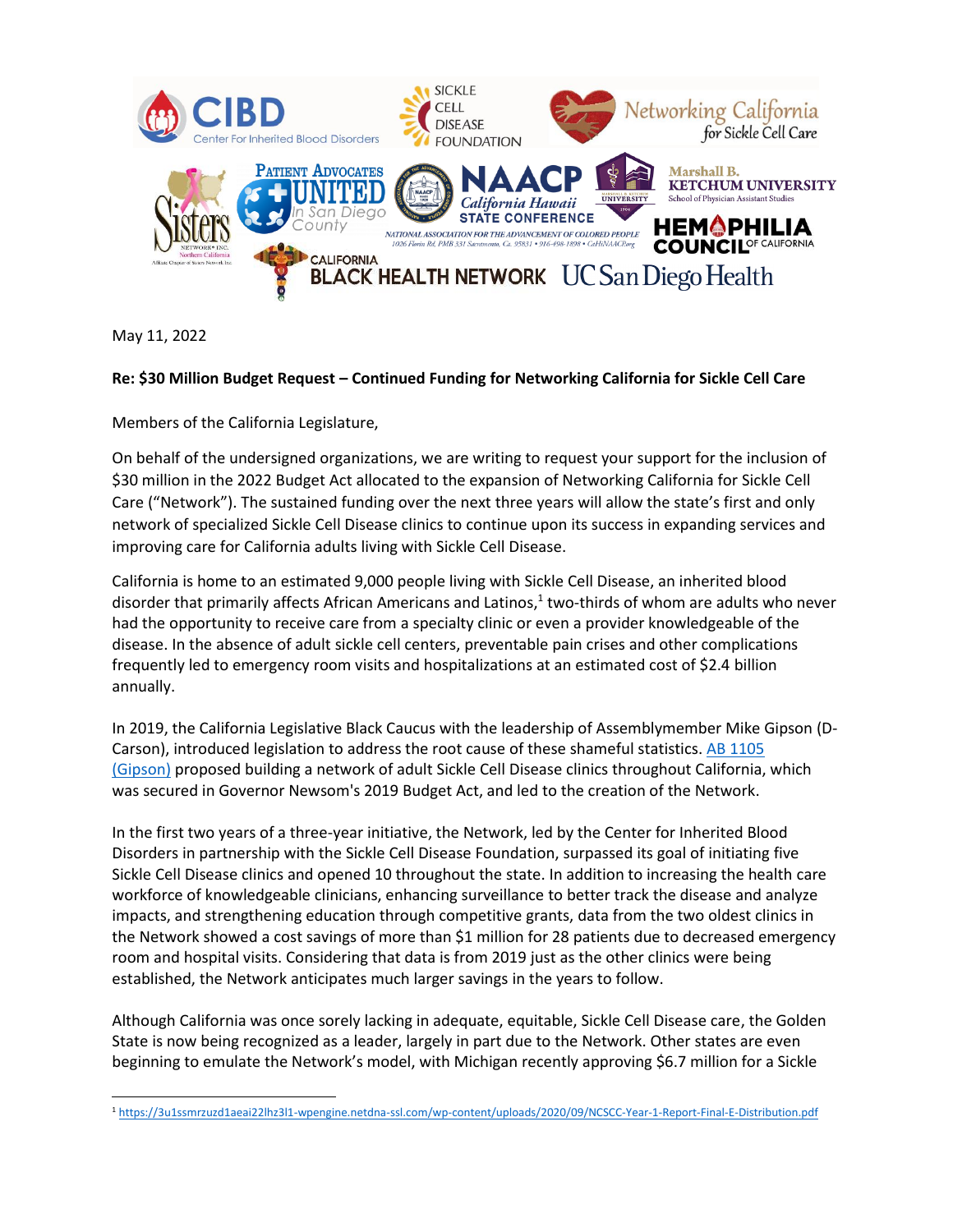Cell Disease Initiative.<sup>2</sup> Recognition for California's innovations continues to grow following reports by national leaders and citations in prestigious publications such as the *National Institute for Children's Health Quality*, *<sup>3</sup> Nature*, *<sup>4</sup>* and *The National Academies of Sciences, Engineering, Medicine*. *5* Now that the Network's infrastructure and staff are in place, and as patients begin to utilize the Network in much larger numbers, it's critical that sustained funding be made a priority to support this clinical network and implement workforce development statewide.

Thank you for your time and attention to this matter. Together, we hope to continue to improve the quality of life for adults living with Sickle Cell Disease in California and ensure they are neglected no more.

Sincerely,

Mary E. Brown President & CEO, Sickle Cell Disease Foundation

in frak

LaTisa Brooks President, Sister's Network, Northern California

*Cheryl Brown*

Cheryl Brown Former Assemblymember 47th District

Sandra Fineman

Director Clinical Education, Marshall B. Ketchum University School of PA Studies

Diane hugenstur

Diane Nugent, MD President & Founder, Center for Inherited Blood Disorders

Srila Gopal, MD Medical Director, UCSD Adult Sickle Cell Program; Clinical Assistant Professor Division of Hematology/Oncology, University of California San Diego

Lynne Kinst Executive Director, Hemophilia Council of California

Rick Callender President, NAACP, California-Hawaii State Conference

<sup>2</sup> <https://www.midlandmpo.org/recent-news/2021/9/28/state-of-michigan-announces-bipartisan-budget-agreement>

<sup>&</sup>lt;sup>3</sup> [https://issuu.com/nichq/docs/2021\\_scd\\_congressional\\_report\\_nichq](https://issuu.com/nichq/docs/2021_scd_congressional_report_nichq)

<sup>4</sup> <https://www.nature.com/articles/d41586-021-02143-z>

<sup>5</sup> <https://www.nationalacademies.org/our-work/addressing-sickle-cell-disease-a-strategic-plan-and-blueprint-for-action>